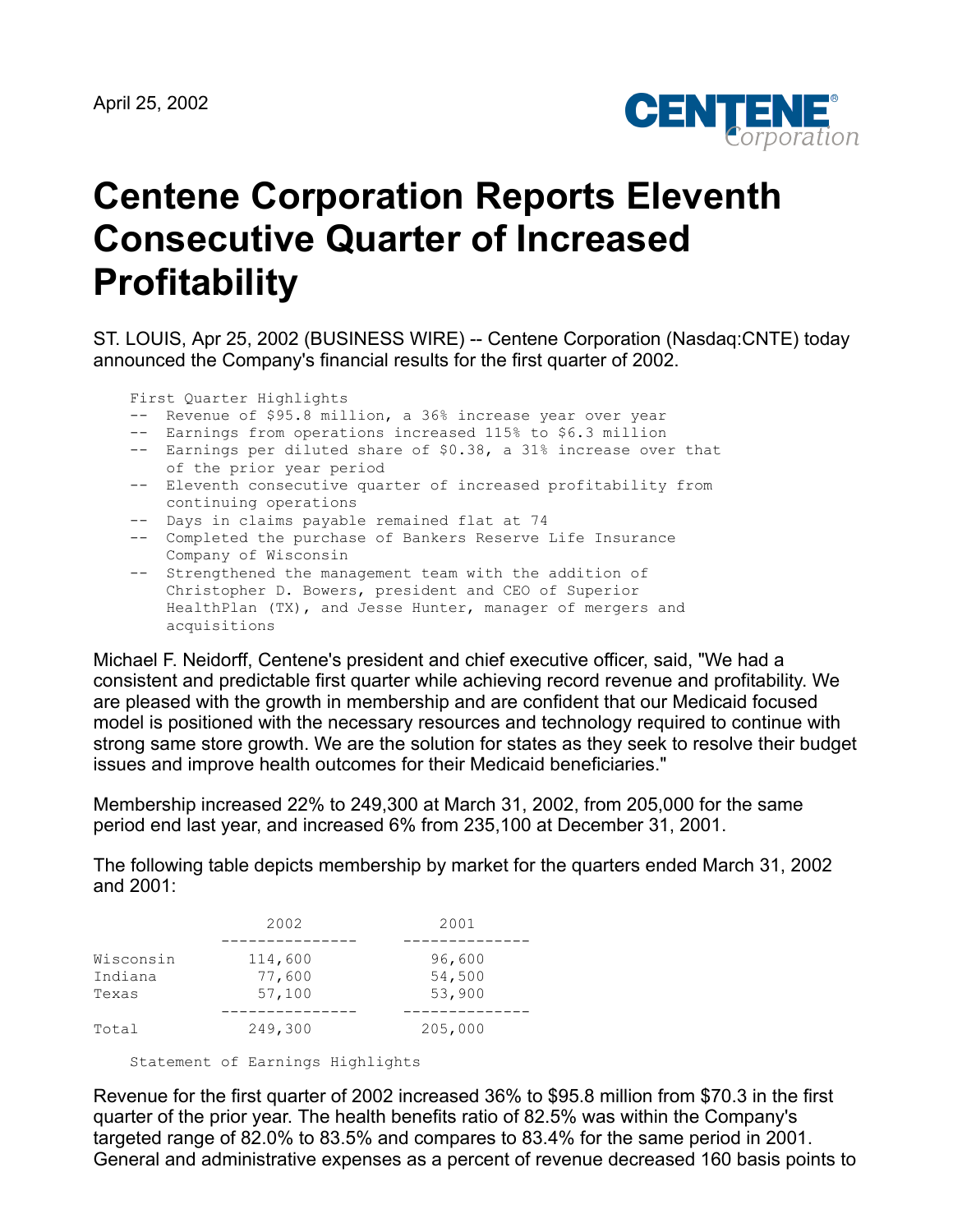11.0% from 12.6% year over year. Earnings from operations increased 115% to \$6.3 million from \$2.9 million in 2001.

For the quarter ended March 31, 2002, net earnings improved to \$4.3 million, or \$0.38 per diluted share, compared to \$2.2 million, or \$0.29 per diluted share, for the first quarter of 2001. In July 2001, the FASB issued SFAS No. 142, Goodwill and Other Intangible Assets which requires that goodwill and intangible assets with indefinite useful lives no longer be amortized, but instead tested at least annually for impairment. The Company adopted SFAS No. 142 effective January 1, 2002. For the quarter ended March 31, 2001, this adjustment would have added \$123,000 in net earnings, or \$0.01 per diluted share.

The following table sets forth the first quarter 2002 compared to 2001 on a pro forma basis. Pro forma net earnings per diluted share assume that 1) the Company's initial public offering was completed as of January 1, 2001, 2) all classes of preferred and common stock were converted into a single class of common stock, 3) subordinated notes of \$4.0 million were repaid with a portion of the net proceeds of \$41.0 million from the Company's initial public offering, and 4) the balance of the net proceeds were invested in short-term instruments bearing interest of 3.5%.

|               | Pro           |                     |
|---------------|---------------|---------------------|
|               | Forma<br>2001 | As Reported<br>2002 |
|               |               |                     |
| First Quarter | \$0.22        | \$0.38              |

Balance Sheet Highlights

At March 31, 2002, the Company had cash and investments of \$112 million, a portion of which is restricted due to state regulatory requirements. Other long-term assets and longterm liabilities of \$5.6 million and \$5.2 million, respectively, reflect the Company's acquisition of the Bankers Reserve Life Insurance Company. Medical claims liabilities total \$64.9 million representing 74 days in claims payable which is unchanged from the immediately preceding quarter. The Company anticipates that days in claims payable will decrease in the quarter ended June 30, 2002, as the Company settles payments related to provider risk sharing arrangements.

## Outlook

The Company reaffirmed that it anticipates revenue growth in the range of 22% to 25% for the full year 2002. Centene also expects to continue to operate within its targeted 82.0% to 83.5% health benefits ratio while reducing general and administrative expenses as a percentage of total revenue by 60 to 100 basis points year over year. EPS is expected to increase by 33% to 37% for the year ended December 31, 2002.

Neidorff commented, "We intend to continue to grow organically, evaluate opportunities to diversify the business in new states and increase our fee-for-service revenues in Medicaidrelated products. In Texas, the appointment of Christopher Bowers as president and CEO of Superior HealthPlan provides us the leadership necessary to take advantage of growth opportunities.

"We will also evaluate acquisition opportunities to diversify the business and increase market share, and have added Jesse Hunter to help manage our M&A activity. With the financial resources available, Centene has ample flexibility to execute strategic acquisitions. We are in a strong position to deliver future growth that will drive shareholder value."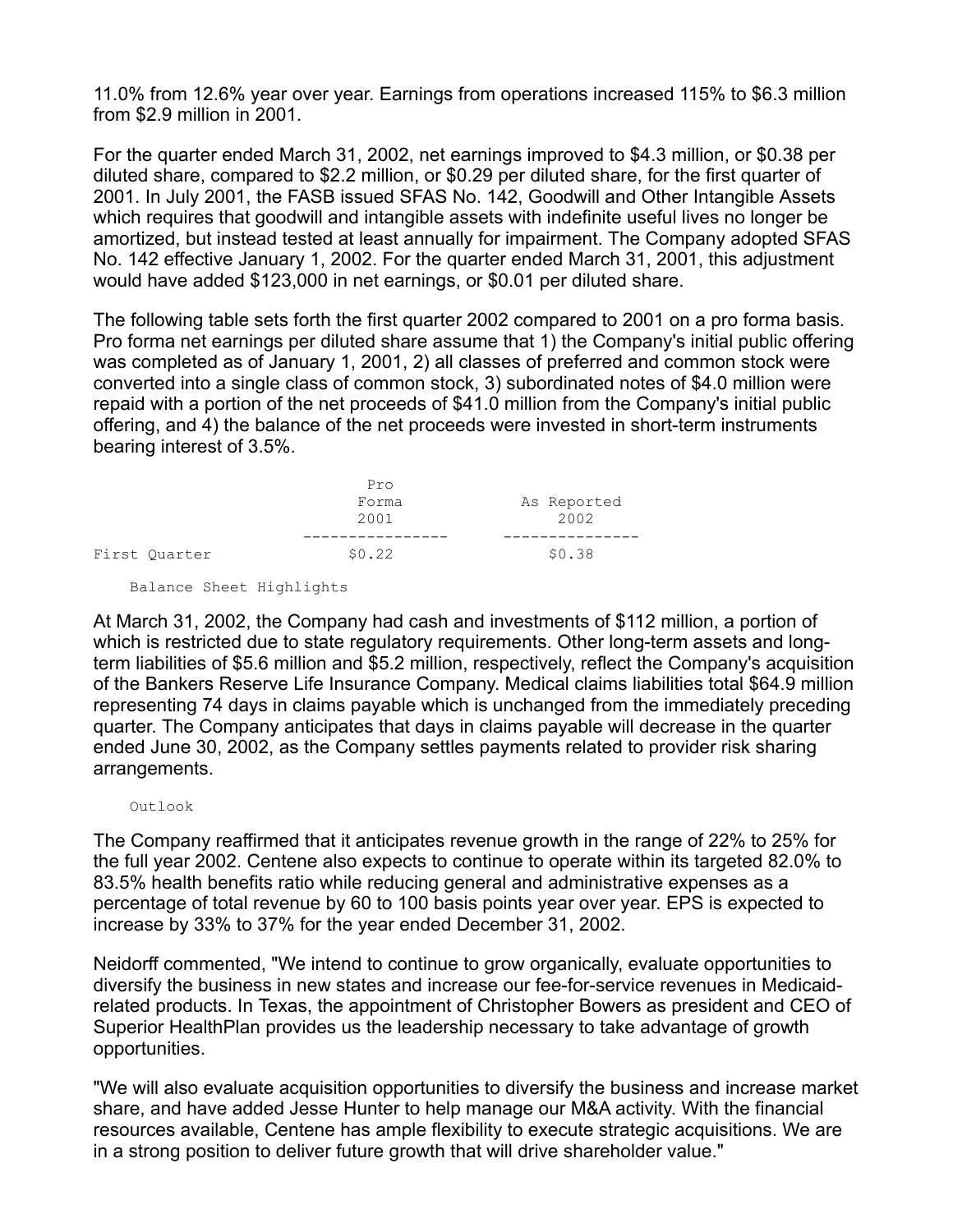As previously announced, the Company will host a conference call tomorrow morning, April 26, 2002, at 8:30 a.m. (Eastern Daylight Time) to review the financial results for the first quarter ended March 31, 2002, and to discuss its business outlook. Michael F. Neidorff and Karey L. Witty, chief financial officer of Centene, will host the conference call. Investors are invited to participate in the conference call by dialing 888/276-0006 in the United States, and 612/332-0418 for international participants, or via a live Internet broadcast at the Company's Web site, http://www.centene.com. A replay of the call will be available from April 26, 2002, beginning at 12:00 p.m. and ending on May 3, 2002, at 11:59 p.m. Investors may dial 800/475-6701 in the United States and 320/365-3844 from abroad and enter access number 634205. Additionally, the webcast will be archived for the same period at http://www.centene.com.

## About Centene

Centene Corporation provides managed care programs and related services to individuals receiving benefits under Medicaid, including Supplemental Security Income (SSI), and the State Children's Health Insurance Program (CHIP). The Company operates health plans in Wisconsin, Indiana and Texas.

The third, seventh, eighth and ninth paragraphs of this press release contain forward-looking statements that relate to future events and future financial performance of Centene. These forward-looking statements represent the Company's estimates as of April 25, 2002. Subsequent events and developments may cause the Company's estimates to change. The Company disclaims any obligation to update this forward-looking financial information in the future. Readers are cautioned that matters subject to forward-looking statements involve known and unknown risks and uncertainties, including economic, regulatory, competitive and other factors that may cause Centene's or its industry's actual results, levels of activity, performance or achievements to be materially different from any future results, levels of activity, performance or achievements expressed or implied by these forward-looking statements. Actual results may differ from projections or estimates due to a variety of important factors, including Centene's ability to accurately predict and effectively manage health benefits and other operating expenses, competition, changes in health care practices, changes in federal or state laws or regulations, inflation, provider contract changes, new technologies, reduction in provider payments by governmental payors, major epidemics, disasters and numerous other factors affecting the delivery and cost of health care. The expiration, cancellation or suspension of Centene's Medicaid managed care contracts by state governments would also negatively impact Centene.

| CENTENE CORPORATION AND SUBSIDIARIES<br>CONSOLIDATED STATEMENTS OF EARNINGS<br>(In thousands, except share data) | Three months ended<br>March 31, |  |                               |  |
|------------------------------------------------------------------------------------------------------------------|---------------------------------|--|-------------------------------|--|
|                                                                                                                  | 2002                            |  | 2001                          |  |
|                                                                                                                  | (Unaudited)                     |  |                               |  |
| REVENUES:<br>Premiums<br>Administrative services fees                                                            | \$<br>103                       |  | $95,650 \qquad $70,224$<br>80 |  |
| Total revenues                                                                                                   | 95,753                          |  | 70,304                        |  |
| EXPENSES:                                                                                                        |                                 |  |                               |  |
| Medical services costs<br>General and administrative expenses                                                    | 78,944<br>10,547                |  | 58,573<br>8,825               |  |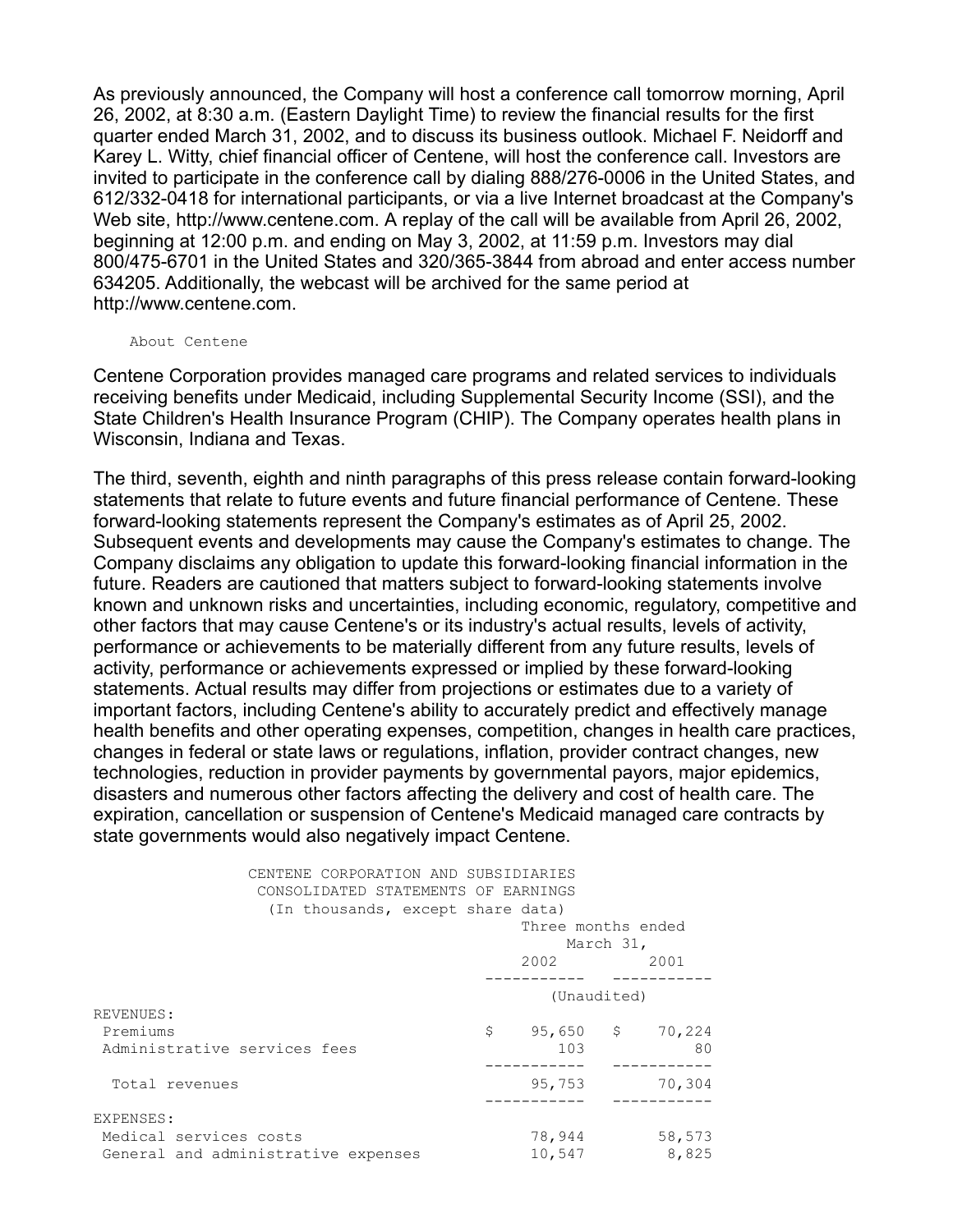|                                                     |                                                                                                           |              |                                      |               | ----------               |
|-----------------------------------------------------|-----------------------------------------------------------------------------------------------------------|--------------|--------------------------------------|---------------|--------------------------|
| Total operating expenses                            |                                                                                                           |              | 89,491 67,398                        |               |                          |
| Earnings from operations<br>OTHER INCOME (EXPENSE): |                                                                                                           |              | -----------<br>$6,262$ 2,906         |               | ----------               |
|                                                     | Investment and other income, net                                                                          |              | 915                                  |               | 966                      |
| Interest expense                                    |                                                                                                           |              | $--$                                 |               | (95)                     |
|                                                     | Earnings before income taxes                                                                              |              | 7,177                                |               | 3,777                    |
| INCOME TAX EXPENSE                                  |                                                                                                           |              |                                      |               | $2,877$ $1,595$<br>1,595 |
|                                                     |                                                                                                           |              |                                      |               |                          |
| Net earnings                                        | ACCRETION OF REDEEMABLE PREFERRED STOCK                                                                   |              | 4,300 2,182<br>$\sim$ $  \sim$       |               | (123)                    |
| Net earnings attributable                           |                                                                                                           |              |                                      |               |                          |
| to common stockholders                              |                                                                                                           |              | $$4,300$ \$ 2,059                    |               |                          |
|                                                     |                                                                                                           |              | ===========                          |               | =========                |
|                                                     | EARNINGS PER COMMON SHARE, BASIC:<br>Net earnings per common share<br>EARNINGS PER COMMON SHARE, DILUTED: |              | \$0.43                               |               | \$2.27                   |
|                                                     | Net earnings per common share                                                                             | \$           | 0.38                                 | $\frac{1}{2}$ | 0.29                     |
|                                                     | SHARES USED IN COMPUTING PER SHARE AMOUNTS:                                                               |              |                                      |               |                          |
| Basic                                               |                                                                                                           |              | 10,091,348                           |               | 906, 148                 |
| Diluted                                             |                                                                                                           |              | 11,317,634                           |               | 7,751,273                |
|                                                     | CENTENE CORPORATION AND SUBSIDIARIES<br>CONSOLIDATED BALANCE SHEETS                                       |              |                                      |               |                          |
|                                                     | (In thousands, except share data)                                                                         |              |                                      |               |                          |
|                                                     |                                                                                                           |              |                                      |               | March 31, December 31,   |
|                                                     |                                                                                                           |              | 2002                                 |               | 2001                     |
|                                                     |                                                                                                           |              |                                      |               |                          |
|                                                     | ASSETS                                                                                                    |              | (Unaudited)                          |               |                          |
| CURRENT ASSETS:                                     |                                                                                                           |              |                                      |               |                          |
| Cash and cash equivalents                           |                                                                                                           | $\mathsf{S}$ |                                      |               | $91,738$ \$ 88,867       |
|                                                     | Premium and related receivables,<br>net of allowances of \$3,385 and                                      |              |                                      |               |                          |
| \$3,879, respectively                               |                                                                                                           |              | 9,672                                |               | 7,032                    |
|                                                     | Short-term investments, at fair value                                                                     |              |                                      |               |                          |
| respectively)                                       | (amortized cost \$707 and \$1,166,                                                                        |              | 707                                  |               | 1,169                    |
| Deferred income taxes                               |                                                                                                           |              | 3,121                                |               | 2,515                    |
| Other current assets                                |                                                                                                           |              | 4,953                                |               | 2,464                    |
|                                                     |                                                                                                           |              |                                      |               | ---------                |
| Total current assets                                | LONG-TERM INVESTMENTS, at fair value                                                                      |              | 110, 191 102, 047                    |               |                          |
|                                                     | (amortized cost \$20,004 and \$22,127,                                                                    |              |                                      |               |                          |
| respectively)                                       |                                                                                                           |              | 19,706                               |               | 22,339                   |
| PROPERTY AND EQUIPMENT, net                         |                                                                                                           |              | 4,724                                |               | 3,796                    |
| INTANGIBLE ASSETS, net                              |                                                                                                           |              | 2,804                                |               | 2,396                    |
| DEFERRED INCOME TAXES                               |                                                                                                           |              | 83                                   |               | 788                      |
| OTHER ASSETS                                        |                                                                                                           |              | 5,614                                |               | $- -$                    |
| Total assets                                        |                                                                                                           |              | $$143,122$ $$131,366$<br>=========== |               | ===========              |
| CURRENT LIABILITIES:                                | LIABILITIES AND STOCKHOLDERS' EQUITY                                                                      |              |                                      |               |                          |
| Medical claims liabilities                          |                                                                                                           |              | \$64,928                             |               | \$59,565                 |
|                                                     | Accounts payable and accrued expenses                                                                     |              | 4,895                                |               | 7,712                    |
|                                                     |                                                                                                           |              | --------                             |               |                          |
| Total current liabilities<br>Other liabilities      |                                                                                                           |              | 69,823                               |               | 67,277                   |
|                                                     |                                                                                                           |              |                                      |               |                          |
|                                                     |                                                                                                           |              | 5,214                                |               |                          |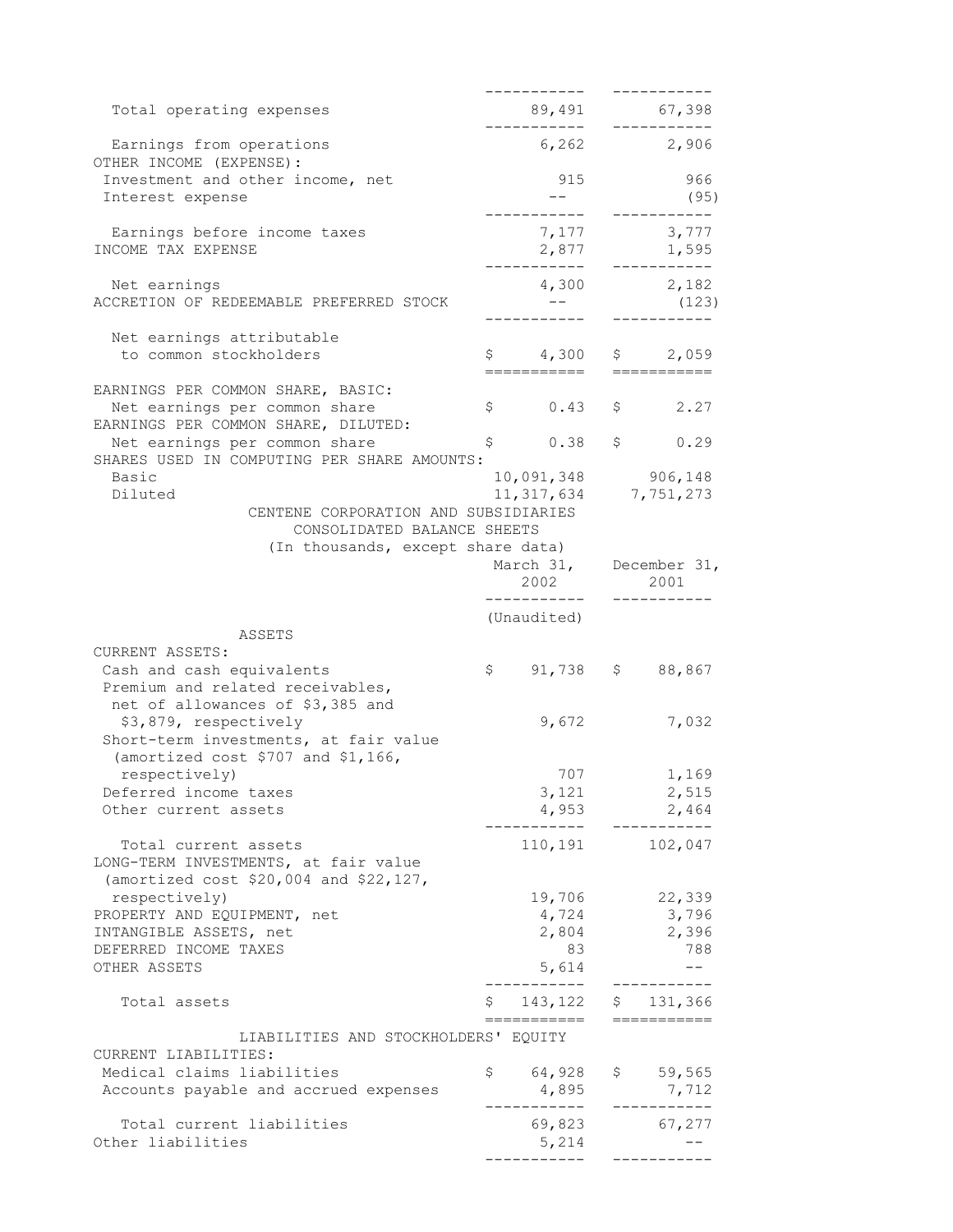| Total liabilities                                                             |                       | 75,037 67,277                                |  |  |
|-------------------------------------------------------------------------------|-----------------------|----------------------------------------------|--|--|
| STOCKHOLDERS' EQUITY:                                                         |                       |                                              |  |  |
| Common stock, \$.001 par value;                                               |                       |                                              |  |  |
| authorized 40,000,000 shares; 10,098,712                                      |                       |                                              |  |  |
| and 10,085,112 shares issued                                                  |                       |                                              |  |  |
| and outstanding                                                               | 10                    | 10                                           |  |  |
| Additional paid-in capital                                                    |                       | 60,876 60,857                                |  |  |
| Net unrealized gain (loss) on investments,                                    |                       |                                              |  |  |
| net of tax                                                                    | (188)                 | 135                                          |  |  |
| Retained earnings                                                             | 7,387<br>___________  | 3,087<br>------------                        |  |  |
| Total stockholders' equity                                                    |                       | 68,085 64,089                                |  |  |
|                                                                               | ___________           | ------------                                 |  |  |
| Total liabilities and                                                         |                       |                                              |  |  |
| stockholders' equity                                                          | $$143,122$ $$131,366$ |                                              |  |  |
|                                                                               | ===========           |                                              |  |  |
| CENTENE CORPORATION AND SUBSIDIARIES<br>CONSOLIDATED STATEMENTS OF CASH FLOWS |                       |                                              |  |  |
| (In thousands)                                                                |                       |                                              |  |  |
|                                                                               |                       | Three months ended                           |  |  |
|                                                                               |                       | March 31,                                    |  |  |
|                                                                               |                       | 2002 2001                                    |  |  |
|                                                                               |                       |                                              |  |  |
| CASH FLOWS FROM OPERATING ACTIVITIES:                                         | (Unaudited)           |                                              |  |  |
| Net earnings                                                                  | $$4,300$ $$2,182$     |                                              |  |  |
| Adjustments to reconcile net                                                  |                       |                                              |  |  |
| earnings to net cash provided                                                 |                       |                                              |  |  |
| by operating activities --                                                    |                       |                                              |  |  |
| Depreciation and amortization                                                 | 476                   | 331                                          |  |  |
| Stock compensation expense                                                    | 4                     | $6\overline{6}$                              |  |  |
| Gain on sale of investments                                                   | (205)                 | (50)                                         |  |  |
| Changes in assets and liabilities --                                          |                       |                                              |  |  |
| (Increase) decrease in premium<br>and related receivables                     | (2, 640)              | 7,151                                        |  |  |
| (Increase) decrease in other                                                  |                       |                                              |  |  |
| current assets                                                                | (2, 413)              | 475                                          |  |  |
| Decrease in deferred income taxes                                             | 288                   | 186                                          |  |  |
| Increase in medical claims liabilities                                        | 5,363                 | 9,492                                        |  |  |
| Increase in unearned premiums                                                 |                       | 13,235                                       |  |  |
| Decrease in accounts payable                                                  |                       |                                              |  |  |
| and accrued expenses                                                          | __________            | $(2, 869)$ $(1, 880)$<br>___________         |  |  |
| Net cash provided by operating activities 2,304 31,128                        |                       |                                              |  |  |
|                                                                               | ___________           |                                              |  |  |
| CASH FLOWS FROM INVESTING ACTIVITIES:                                         |                       |                                              |  |  |
| Purchase of property and equipment                                            |                       | $(1, 338)$ $(1, 249)$                        |  |  |
| Purchase of investments                                                       |                       | $(6, 673)$ $(10, 024)$                       |  |  |
| Sales and maturities of investments                                           | 11,751                | 8,160                                        |  |  |
| Contract acquisitions                                                         | $ -$                  | (1,000)                                      |  |  |
| Investment in subsidiary                                                      |                       | $(3, 188)$ 7,995<br>______         _________ |  |  |
| Net cash provided                                                             |                       |                                              |  |  |
| by investing activities                                                       |                       | 552 3,882                                    |  |  |
|                                                                               |                       |                                              |  |  |
| CASH FLOWS FROM FINANCING ACTIVITIES:                                         |                       |                                              |  |  |
| Proceeds from exercise of stock options                                       | 15<br>----------      | 11<br>__________                             |  |  |
| Net cash provided                                                             |                       |                                              |  |  |
| by financing activities                                                       | 15                    | 11                                           |  |  |
|                                                                               | ----------            |                                              |  |  |